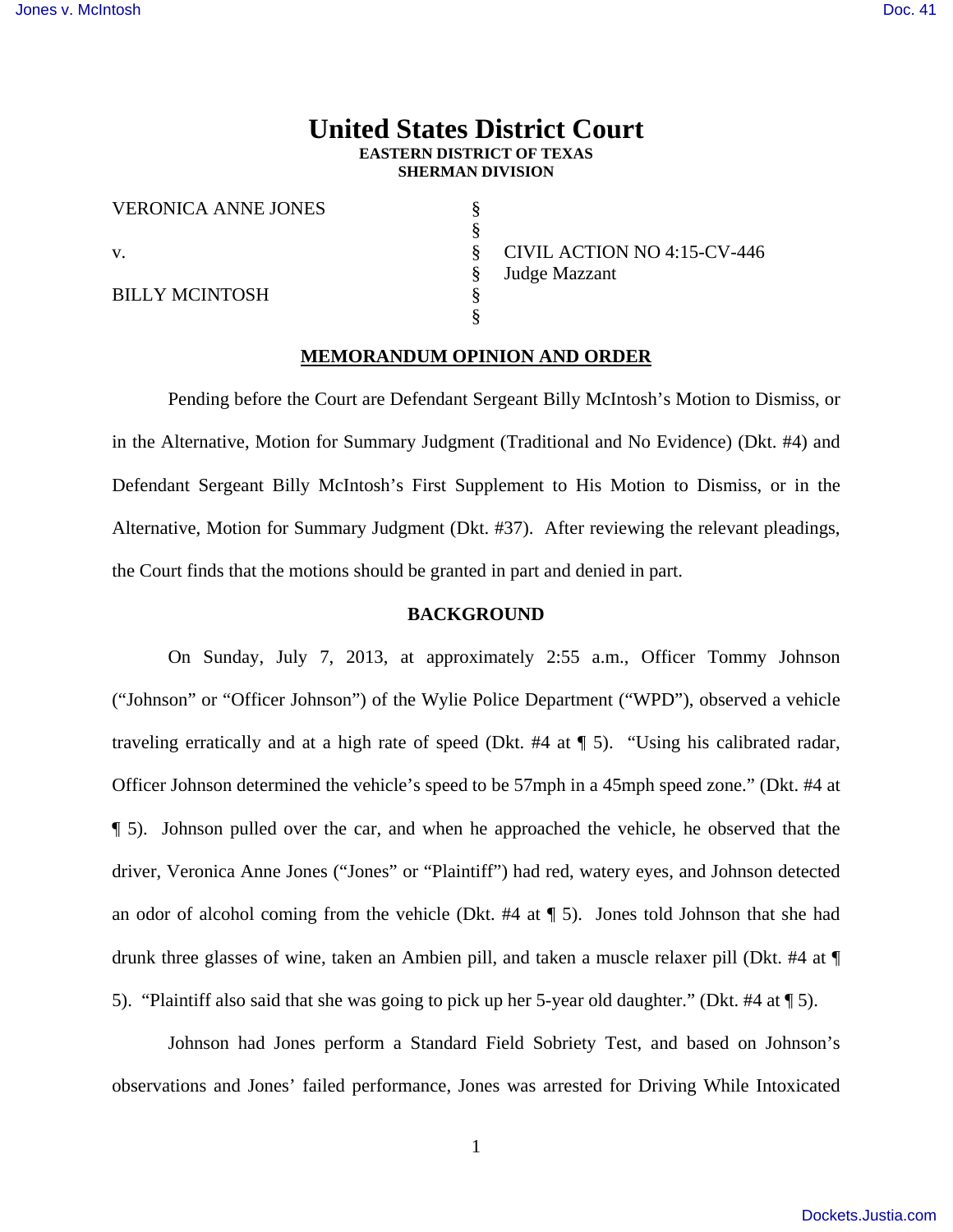("DWI") (Dkt. #4 at ¶¶ 5-6). "She was read her statutory warning which she indicated she understood." (Dkt. #4 at ¶ 6). "Plaintiff was transported to the WPD where she refused the breathalyzer; but, she consented to provide a blood specimen." (Dkt. #4 at ¶ 6).

Jones was subsequently taken to Lake Pointe Hospital where a blood specimen was drawn at approximately 3:55 a.m., and it was subsequently determined that Plaintiff's Blood Alcohol Count was 0.195, more than twice the legal limit (Dkt. #4 at  $\P$  6). Plaintiff then returned to the WPD for book-in and processing (Dkt. #4 at ¶ 7). "During book in, Plaintiff was uncooperative and irate." (Dkt. #4 at ¶ 7). After book-in was complete, Johnson instructed Jones to go into a holding cell, but Jones refused (Dkt. #4 at ¶ 7). After multiple and failed requests, Officers Johnson and Brenda Martin ("Martin") physically took Plaintiff's arms and escorted her into a holding cell (Dkt. #4 at ¶ 7).

 "Once in the cell, Plaintiff also refused Officer Johnson's repeated instruction to remove a ponytail holder/tie in her hair." (Dkt. #4 at ¶ 8). "The ponytail holder was collected as a safety precaution[,]" and Johnson removed it over Plaintiff's objections (Dkt. #4 at ¶ 8). Sergeant McIntosh ("McIntosh or "Defendant") heard the altercation (Dkt. #4 at ¶ 9). "He went to the female cell and found Officers Johnson, Martin and Brett Ward ("Officer Ward") in Plaintiff's cell." (Dkt. #4 at ¶ 9). McIntosh states that he "witnessed Johnson's requests, Plaintiff's physical refusal/resistance, and the Officers further/verbal request for compliance." (Dkt. #4 at ¶ 9). "McIntosh instructed the Officers to leave the holding cell, which they did, and the cell door was closed and locked. Plaintiff followed to the door still asserting a negative and non-compliant attitude." (Dkt. #4 at  $\P$  9).

 "WPD has a holding facility. It is not a jail, and violent/uncooperative/problematic arrestees are routinely transferred to the Collin County Jail ("CCJ")." (Dkt. #4 at ¶ 10). "Outside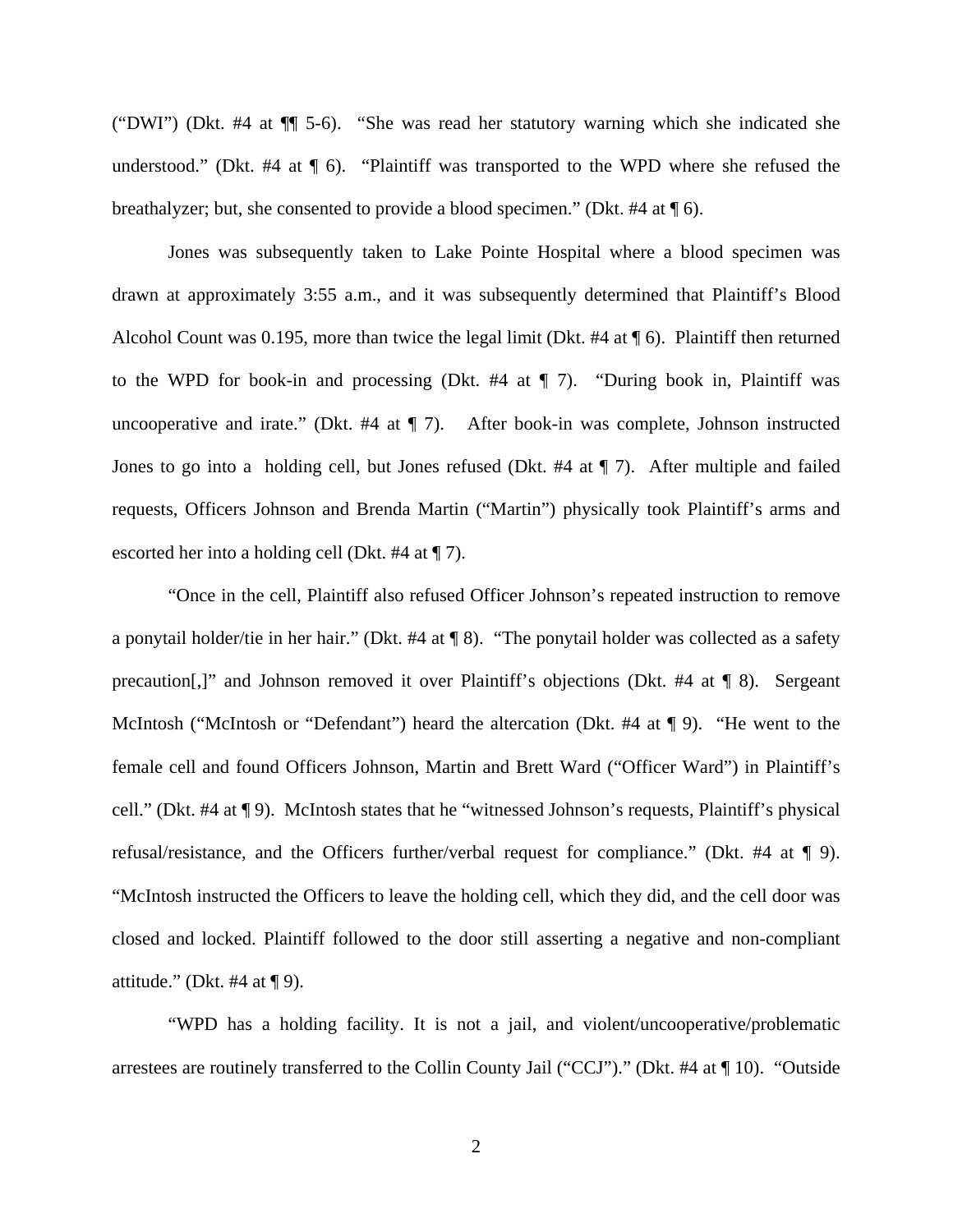Plaintiff's cell and in another room, Sergeant McIntosh instructed Officers, Johnson and Martin, to prepare Plaintiff for transfer to the CCJ." (Dkt. #4 at ¶ 10). According to McIntosh, "[t]hen, they heard mumbling and the sound of something being torn at the cell door. Following the sound, Sergeant McIntosh walked back toward Plaintiff's cell and several Officers followed. Upon arrival, they saw pages of the *Bible* flying out the food opening in the cell door." (Dkt. #4 at  $\P$  10).

 McIntosh alleges that "[w]ith the cell door still closed and locked, Sergeant McIntosh asked Plaintiff to give him the *Bible*. She replied 'No, come and get it.'" (Dkt. #4 at ¶ 11). McIntosh claims that he again asked for the *Bible* and he told her that she could be charged with Destruction of Property, but Jones still refused (Dkt. #4 at ¶ 11). According to McIntosh, "[t]he Officers were concerned that Plaintiff's conduct would escalate to additional destruction and/or personal injury." (Dkt. #4 at ¶ 11). McIntosh also alleges that "[b]ased upon Plaintiff's actions and the potential for escalation, [McIntosh] decided to re-enter her cell with Officers Johnson and Martin, get the *Bible*, and get Plaintiff to calm down/comply." (Dkt. #4 at ¶ 11).

 McIntosh states that "Officer Martin, Officer Johnson and Sergeant McIntosh prepared to enter the cell. Once Sergeant McIntosh opened the cell door, Plaintiff moved back slightly." (Dkt. #4 at ¶ 12). McIntosh asserts that he held his hand out and said, "Give me the *Bible* now." (Dkt. #4 at ¶ 12). McIntosh claims that "Plaintiff again said 'No' and placed the book behind her back." (Dkt. #4 at  $\P$  12). McIntosh claims that he stepped into the cell, put his left hand on Jones' left shoulder, turned Jones, and maneuvered her towards the wall (facing the wall between the bunk and the door) (Dkt.  $#4$  at  $\P$  12). McIntosh further alleges that with Jones' back to him, McIntosh took the *Bible* with his right hand and placed it on the top bunk (Dkt. #4 at ¶ 12).

According to McIntosh, when he was attempting to handcuff Jones, McIntosh "moved his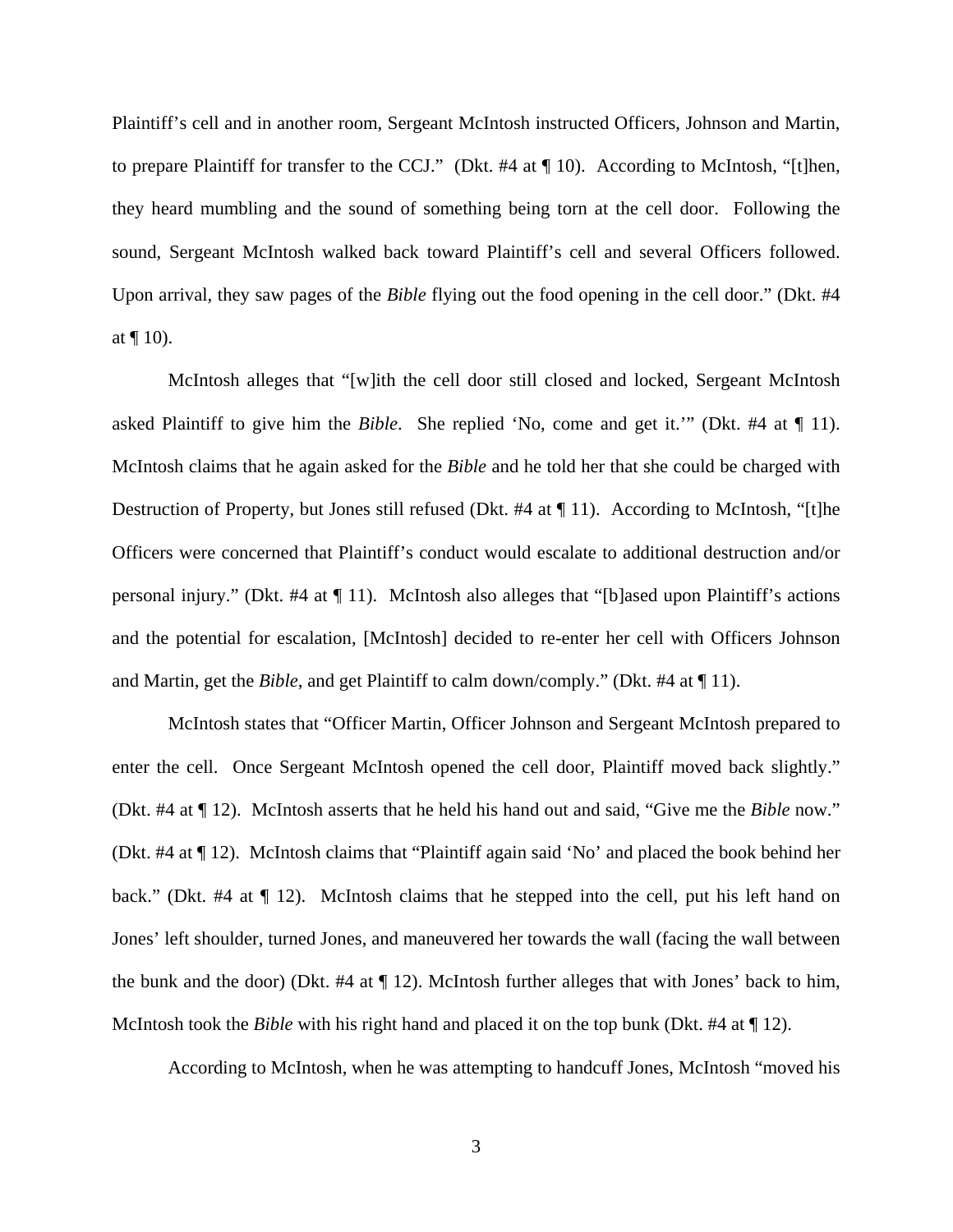left hand down from Plaintiff's left shoulder to her left wrist. At the same time, Plaintiff brought her right leg up and kicked the Sergeant in the inside right thigh/groin area." (Dkt. #4 at  $\P$  13). McIntosh asserts that "[t]he observing Officers believed that Plaintiff was trying to injure him." (Dkt. #4 at ¶ 13).

 McIntosh further asserts that "[a]fter Plaintiff's blow, it was necessary to place her on the ground to more safely handcuff her and to minimize the potential for further violence." (Dkt. #4 at ¶ 13). McIntosh states that he sought to position Plaintiff in the cell and take her to the ground using a straight arm bar technique, which is taught in the Police Academy and Law Enforcement Training (Dkt. #4 at ¶ 13). McIntosh explains that "[t]his is part of a Police Officer's training and experience as a 'Basic', 'Intermediate', and/or 'Advanced' Peace Officer." (Dkt. #4 at ¶ 13).

McIntosh states that he sought to place Plaintiff safely on the ground without injury, and applied the arm bar technique in his attempt to do so (Dkt.  $#4$  at  $\P$  14). McIntosh claims that he pulled Plaintiff's left arm down (at her left wrist), to his left hip, and into the cell (Dkt. #4 at ¶ 14). McIntosh explains that "[a]s he turned, Plaintiff turned as well." (Dkt. #4 at ¶ 14). McIntosh contends that "[h]is right hand moved up from Plaintiff's left elbow/shoulder area to between her shoulders to gain control of her upper body; but, his hand never made contact." (Dkt. #4 at ¶ 14).

McIntosh pleads that "Plaintiff spun from him, avoided Officer Johnson's attempt to grasp her right arm, and stumbled uncontrollably to the floor. She fell hard." (Dkt. #4 at ¶ 14). McIntosh asserts that "[he] placed Plaintiff in handcuffs, moved her to a sitting position, and noticed the injuries." (Dkt. #4 at  $\P$  15). According to McIntosh, when he asked Jones to stop fighting and she agreed, McIntosh uncuffed her, first aid was administered by another person, and an ambulance was dispatched to WPD (Dkt. #4 at  $\P$  14). McIntosh asserts that "[g]iven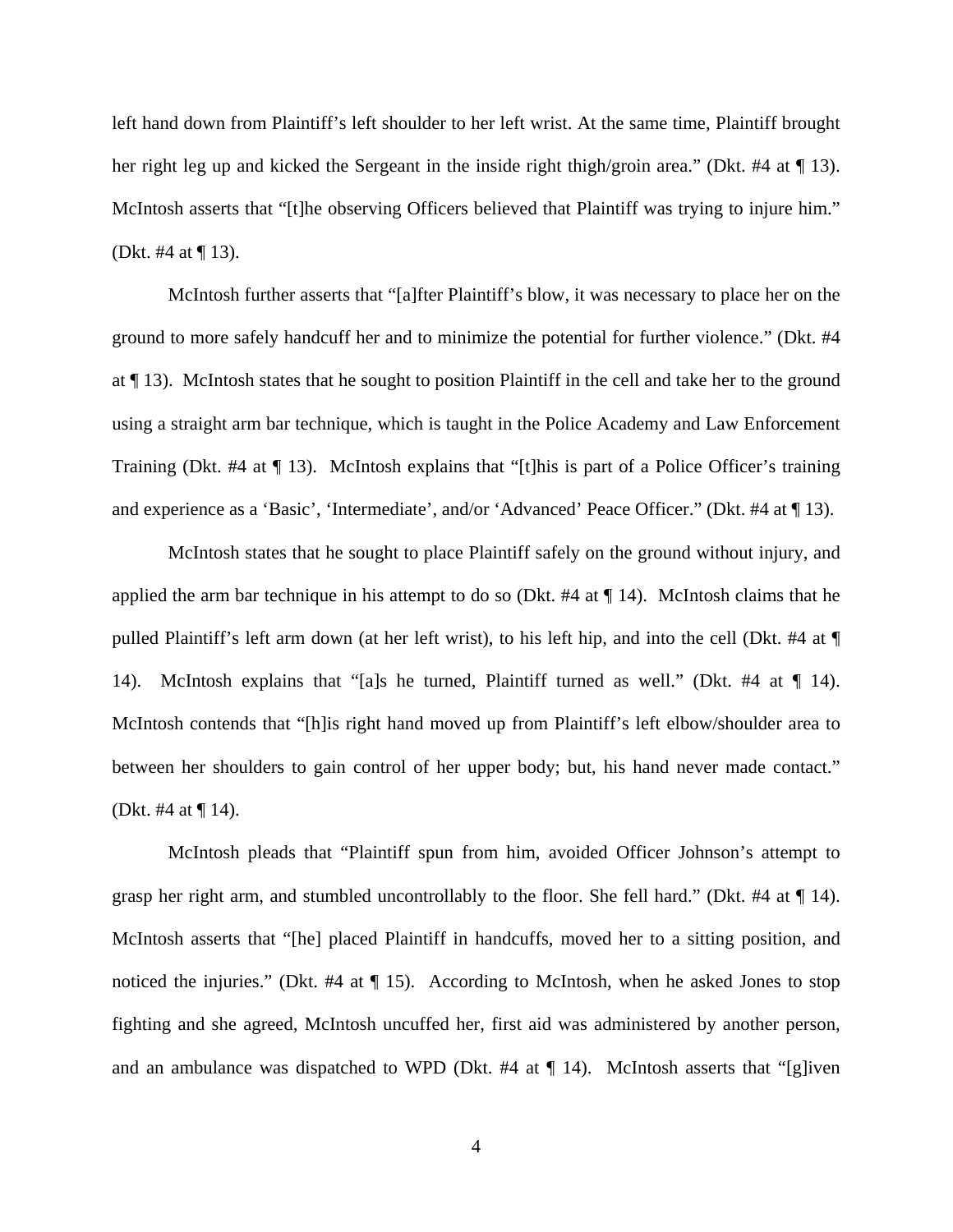Plaintiff's agitated state, her refusal to follow verbal instructions, the destruction of property, her ongoing and physical resistance, and Plaintiff's assaults on Sergeant McIntosh and Officer Johnson, Plaintiff posed a threat of harm to property, persons, herself and the officers." (Dkt. #4 at ¶ 17). McIntosh alleges that "[f]rom the attending and reviewing Officers' perspective, the use of a straight arm bar, placing Plaintiff on the ground for cuffing, and the use of handcuffs was necessary, justified and reasonable. If Sergeant McIntosh had not done so, Jones would have continued her destructive acts on property and/or persons." (Dkt. #4 at ¶ 17). McIntosh pleads that, "[b]ased on the attending/reviewing Officers' perspective (Officers Johnson, Martin and Ward), Sergeant McIntosh's actions in Plaintiff Jones' cell were necessary, justified, and reasonable (not excessive)." (Dkt. #4 at ¶ 17).

Jones' expert Darrell Coslin ("Coslin") explains that he recognizes from the video that she attempted to kick McIntosh (Dkt.  $\#40$  at  $\P$ 3). Coslin claims that Jones was restrained except for her feet when McIntosh pinned her against the wall (Dkt. #40 at p. 6). Coslin further states that the other officers could "grab both arms and take her to the ground if they were going to take her to the ground." (Dkt. #40 at p. 6). Coslin asserts that a reasonable officer would not have used a straight arm bar technique "under this circumstance and this environment[.]" (Dkt. #40 at p. 6). Coslin went on to explain that "[w]e're working with such a confined space here and the absence of any padding whatsoever, and what makes it even more unreasonable was he already had control over the plaintiff here." (Dkt. #40 at p. 7).

Jones alleges that "Defendant grabbed Plaintiff by the arm, then grabbed the back of her head, and thrust her forward and downward in a violent manner[.]" (Dkt. #22 at p. 5). Jones explains that "[a]s a result of Defendant's force and the velocity of Defendant's actions towards Plaintiff, her body violently contacted the concrete floor of the cell with her face and mouth[.]"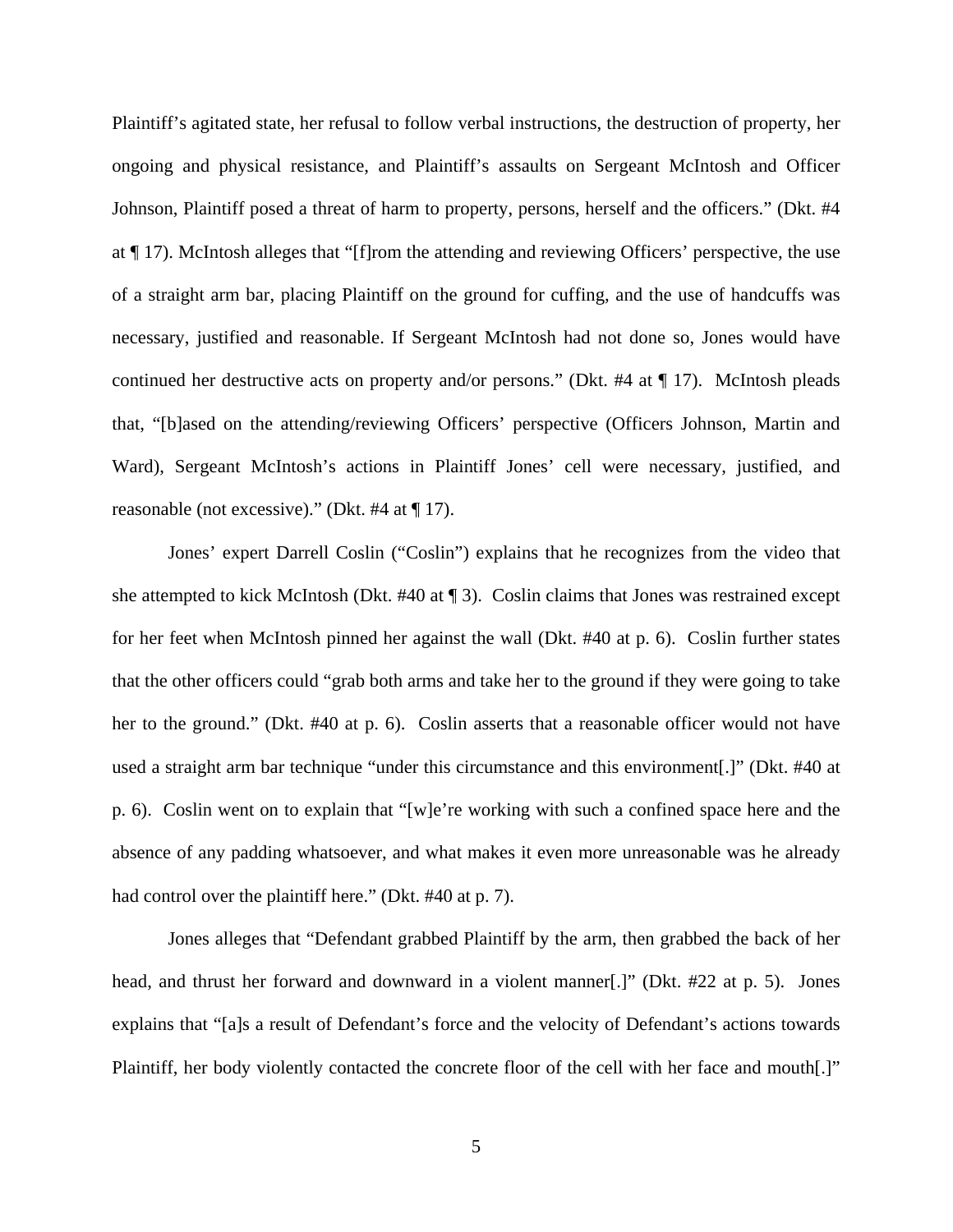(Dkt. #22 at p. 5). Jones asserts that "[she] hit the floor with such force that six of her teeth were knocked out or broken, her jaw bone was broken in two places, her ear drums were ruptured, and she sustained a laceration on her chin." (Dkt. #22 at p. 5).

On July 1, 2015, Jones filed her Complaint (Dkt. #1). On September 28, 2015, McIntosh filed his answer (Dkt. #2). On November 4, 2015, McIntosh filed his Motion to Dismiss, or in the Alternative, Motion for Summary Judgment (Traditional and No Evidence) (the "Motion") (Dkt.  $\#4$ ).<sup>1</sup> On November 18, 2015, Jones filed her First Amended Complaint alleging excessive force in violation of the Fourth Amendment or in the alternative, excessive force in violation of the Fourteenth Amendment (Dkt. #12). On January 6, 2016, Jones filed her response to the Motion (Dkt. #22). On January 13, 2016, McIntosh filed his reply in support of the Motion (Dkt. #24).

On May 9, 2016, McIntosh filed his Motion to Stay Proceedings Until Qualified Immunity Issue is Resolved (Dkt. #25). On June 6, 2016, the Court granted the Motion to Stay (Dkt. #31). On July 25, 2016, Defendant filed his First Supplement to his Motion to Dismiss, or in the Alternative, Motion for Summary Judgment (Dkt. #37). On August 15, 2016, Plaintiff filed her response to the supplement (Dkt. #40).

### **LEGAL STANDARD**

The purpose of summary judgment is to isolate and dispose of factually unsupported claims or defenses. *See Celotex Corp. v. Catrett*, 477 U.S. 317, 327 (1986). Summary judgment is proper if the pleadings, the discovery and disclosure materials on file, and any affidavits

 $\overline{\phantom{0}}$ 

<sup>&</sup>lt;sup>1</sup> The Court will consider the Motion a motion for summary judgment because it was filed after McIntosh had filed his original answer on September 28, 2015 (Dkt. #2). Jones argues that federal law does not recognize a "no evidence" motion for summary judgment (Dkt. #22 at p. 8). Jones states that at the most, "federal law contemplates a shifting burden." The Court outlines the appropriate standard herein. While Jones argues that the motion for summary judgment was premature under FED. R. CIV. P. 56(d), and should be deferred or Plaintiff should be allowed to obtain additional discovery, the Court finds that Jones has not shown, for specific reasons, that she cannot present facts essential to justify her opposition. Therefore, the Court finds that the motion is not premature under FED. R. CIV. P. 56(d).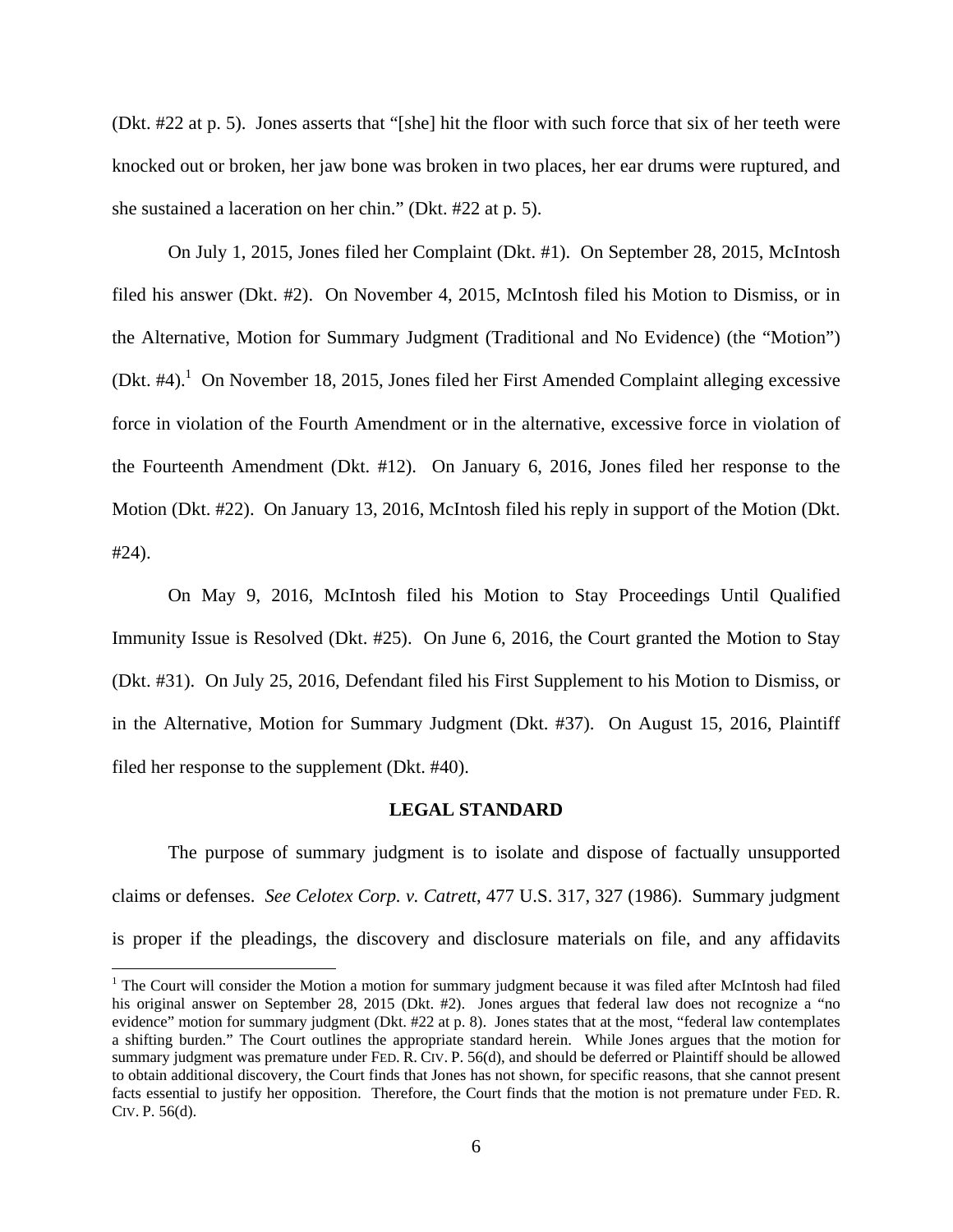"[show] that there is no genuine dispute as to any material fact and that the movant is entitled to judgment as a matter of law." FED. R. CIV. P. 56(a). A dispute about a material fact is genuine "if the evidence is such that a reasonable jury could return a verdict for the nonmoving party." *Anderson v. Liberty Lobby, Inc.*, 477 U.S. 242, 248 (1986). The trial court must resolve all reasonable doubts in favor of the party opposing the motion for summary judgment. *Casey Enters., Inc. v. Am. Hardware Mut. Ins. Co.*, 655 F.2d 598, 602 (5th Cir. 1981) (citations omitted). The substantive law identifies which facts are material. *Anderson*, 477 U.S. at 248.

 The party moving for summary judgment has the burden to show that there is no genuine issue of material fact and that it is entitled to judgment as a matter of law. *Id.* at 247. If the movant bears the burden of proof on a claim or defense on which it is moving for summary judgment, it must come forward with evidence that establishes "beyond peradventure *all* of the essential elements of the claim or defense." *Fontenot v. Upjohn Co.*, 780 F.2d 1190, 1194 (5th Cir. 1986). Where the nonmovant bears the burden of proof, the movant may discharge its burden by showing that there is an absence of evidence to support the nonmovant's case. *Celotex*, 477 U.S. at 325; *Byers v. Dallas Morning News, Inc.*, 209 F.3d 419, 424 (5th Cir. 2000). Once the movant has carried its burden, the nonmovant must "respond to the motion for summary judgment by setting forth particular facts indicating there is a genuine issue for trial." *Byers*, 209 F.3d at 424 (citing *Anderson*, 477 U.S. at 248-49). The nonmovant must adduce affirmative evidence. *Anderson*, 477 U.S. at 257. No "mere denial of material facts nor…unsworn allegations [nor] arguments and assertions in briefs or legal memoranda" will suffice to carry this burden. *Moayedi v. Compaq Computer Corp*., 98 F. App'x 335, 338 (5th Cir. 2004). Rather, the Court requires "significant probative evidence" from the nonmovant in order to dismiss a request for summary judgment supported appropriately by the movant. *United*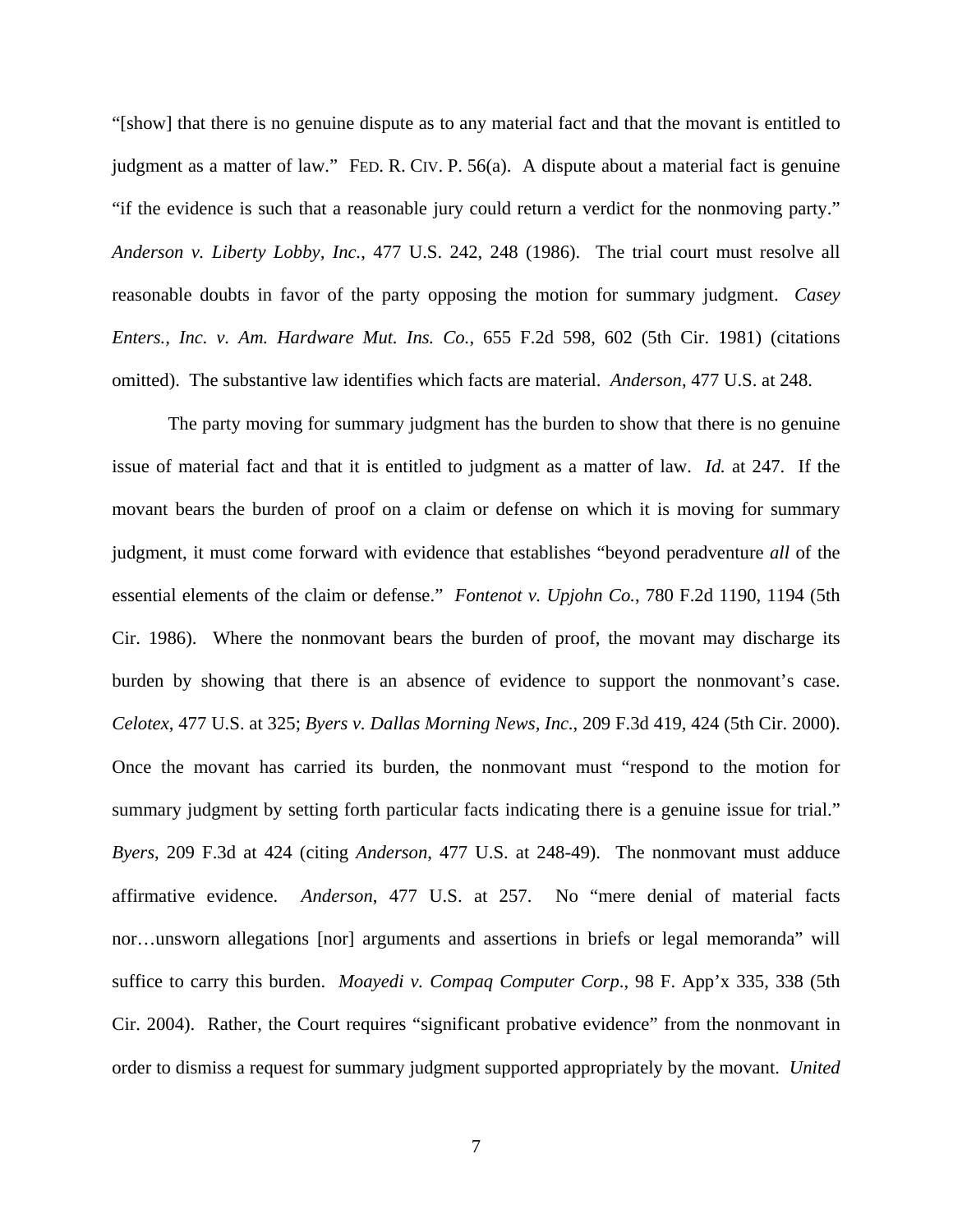*States v. Lawrence*, 276 F.3d 193, 197 (5th Cir. 2001). The Court must consider all of the evidence, but must refrain from making any credibility determinations or weighing the evidence. *See Turner v. Baylor Richardson Med. Ctr.*, 476 F.3d 337, 343 (5th Cir. 2007).

### **ANALYSIS**

### *Fourteenth Amendment vs. Fourth Amendment*

 Jones asserts a claim that McIntosh used excessive force in violation of the Fourth Amendment, or in the alternative, in violation of the Fourteenth Amendment (Dkt. #12 at  $\P$  14 – 29). McIntosh asserts that "[t]he [Fourth] Amendment is not applicable to Plaintiff's detention claims. She previously was arrested, she previously gave a blood sample, she was booked into the holding facility, and she was placed into a cell." (Dkt. #4 at ¶ 39). McIntosh argues that "Plaintiff was a Pretrial Detainee (not an Arrestee) at the time of the alleged unconstitutional force/punishment." (Dkt. #4 at ¶ 39).

 Jones contends that while it is established that the Fourteenth Amendment applies to a pre-trial detainee's excessive force claims, Jones was an arrestee at the time of the incident because she was arrested without a warrant, and was brought to WPD for book-in and processing (Dkt. #22 at p. 12 n. 37). Jones asserts that "[t]he majority of circuits hold that the Fourth Amendment applies until an individual arrested without a warrant appears before a neutral magistrate for arraignment or for a probable cause hearing or until the arrestee leaves the joint or sole custody of the arresting officer or officers." (Dkt. #22 at p. 12 n. 37). However, the Court finds that this standard does not apply to the case at hand.

 In the Fifth Circuit, "[w]hile the Fourth Amendment protects arrestees, once an arrest is complete, pretrial detainees are protected by the due process clause of the Fifth or Fourteenth Amendments." *Gutierrez v. City of San Antonio*, 139 F.3d 441, 452 (5th Cir. 1998); *see Brothers*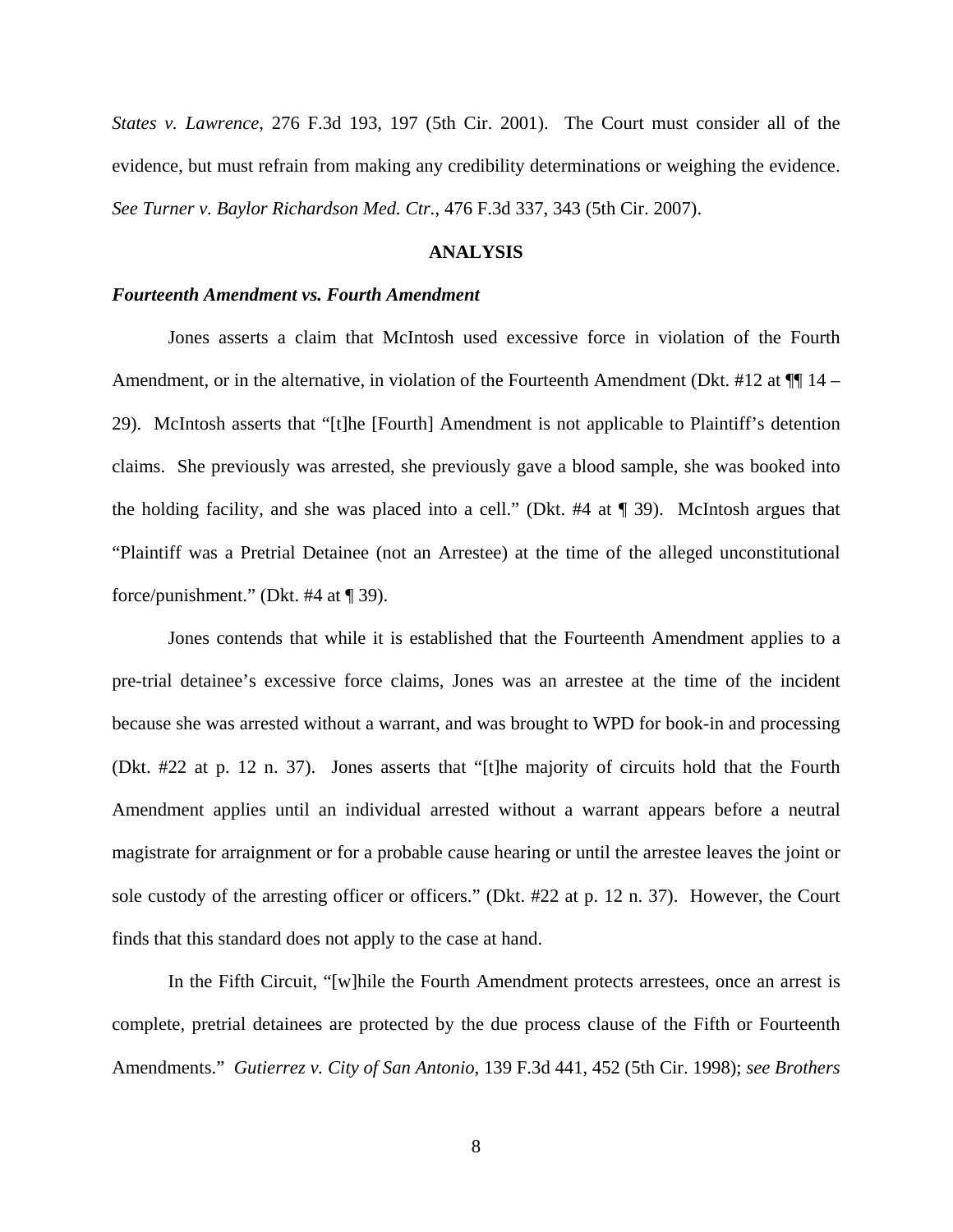*v. Klevenhagen*, 28 F.3d 452, 455–56 (5th Cir. 1994); *Valencia v. Wiggins*, 981 F.2d 1440, 1445 (5th Cir. 1993). The point at which an arrest ends and pretrial detainment begins is not always clear. *See Valencia*, 981 F.2d at 1449 n. 44. However, the Fifth Circuit has held that the Fourth Amendment does not protect against deliberate uses of force that occur "*after* the incidents of arrest are completed, *after* the plaintiff has been released from the arresting officer's custody, and *after* the plaintiff has been in detention awaiting trial for a significant period of time." *Id*. at 1443 (emphasis in original). It is only after these three circumstances occur that an arrestee, who was protected from excessive force under the Fourth Amendment, becomes a pretrial detainee who is protected under the Fourteenth Amendment.

 The first circumstance is clearly established in the current case because, at the time of the event in question, the incidents of Jones' arrest were complete. Likewise, the second circumstance occurred because Jones had been left in the cell by Johnson, the arresting officer, before the incident. *See Brothers*, 28 F.3d at 457 ("Once an individual has been arrested and is placed into police custody, and surely after the arresting officer has transferred the individual to a jail cell, the individual becomes a pretrial detainee, protected against excessive force by the Due Process Clause."). Lastly, while less clear, the third circumstance occurred since the incident happened before Jones had been in detention awaiting trial.<sup>2</sup> Therefore, the Court finds that Jones' Fourth Amendment claim of excessive force should be dismissed and that the Court should consider Jones' excessive force claim under a Fourteen Amendment standard of analysis.

į.

<sup>&</sup>lt;sup>2</sup> In *Valencia*, the Fifth Circuit stated that the Fourth Amendment applies until "after the plaintiff has been in detention awaiting trial for a significant period of time." 981 F.2d at 1443. However, in *Brothers*, the Fifth Circuit greatly diminished the requirement that a plaintiff be detained for a "significant period of time" when it stated that, although Brothers only spent "several hours" in jail, "[i]f the incident had occurred several hours earlier, while Brothers was a resident of the Jersey Village Police Department jail, he surely would have been considered a pretrial detainee." 28 F.3d at 456. Therefore, while Jones was only detained in the cell for a few minutes before the incident occurred, the Court finds that she was a pretrial detainee.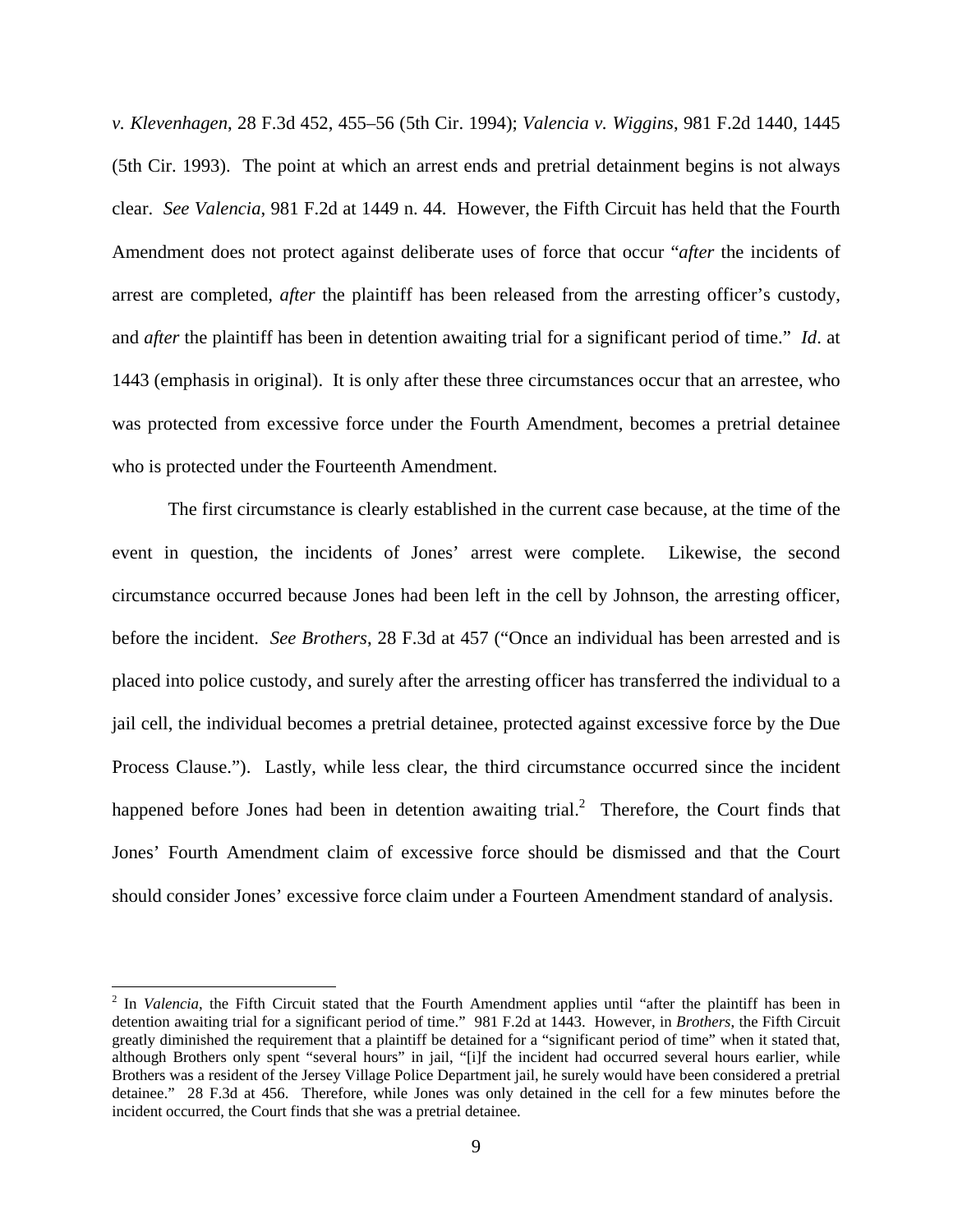### *Excessive Force*

Jones alleges that McIntosh's actions violated her right to be free from excessive force (Dkt. #12 at ¶¶ 17-18). New legal standards are not applied retroactively for the purposes of qualified immunity. *Harper v. Harris Cnty., Tex.*, 21 F.3d 597, 601 (5th Cir. 1994) ("This Court has decisively rejected the retroactive application of new legal standards to excessive force claims involving qualified immunity, and has held that the objective reasonableness of a government official's conduct must be measured with reference to the law as it existed at the time of the conduct in question."). For years, courts in the Fifth Circuit have followed the rule that, "where a pretrial detainee is allegedly the victim of a detention officer's use of excessive force, as explained in *Valencia v. Wiggins*, 981 F.2d [at] 1446 [] . . . such a claim is subject to the same analysis as a convicted prisoner's claim for use of excessive force under the Eighth Amendment." *Thompson v. Beasley*, No. 4:14-cv-68, 309 F.R.D. 236, 246 (N.D. Miss. 2015) (citing *Kitchen v. Dall. Cnty.*, 759 F.3d 468, 477 (5th Cir. 2014)). "Under this standard, 'a constitutional violation occurs where a detention officer uses force maliciously and sadistically for the very purpose of causing harm to the pretrial detainee [or prisoner], rather than in a good faith effort to maintain or restore discipline." *Id.*

As set forth in *Hudson v. McMillian*, a constitutional violation occurs where a detention officer uses force "maliciously and sadistically for the very purpose of causing harm" to the pretrial detainee, rather than in "a good faith effort to maintain or restore discipline." 503 U.S. 1, 6 (1992) (citing *Whitley v. Albers*, 475 U.S. 312, 320–21 (1986)). The Supreme Court's decision in *Hudson* instructs courts to consider a number of factors when evaluating an excessive force claim. 503 U.S. at 7. These factors include (1) the extent of injury suffered; (2) the need for application of force; (3) the relationship between that need and the amount of force used; (4) the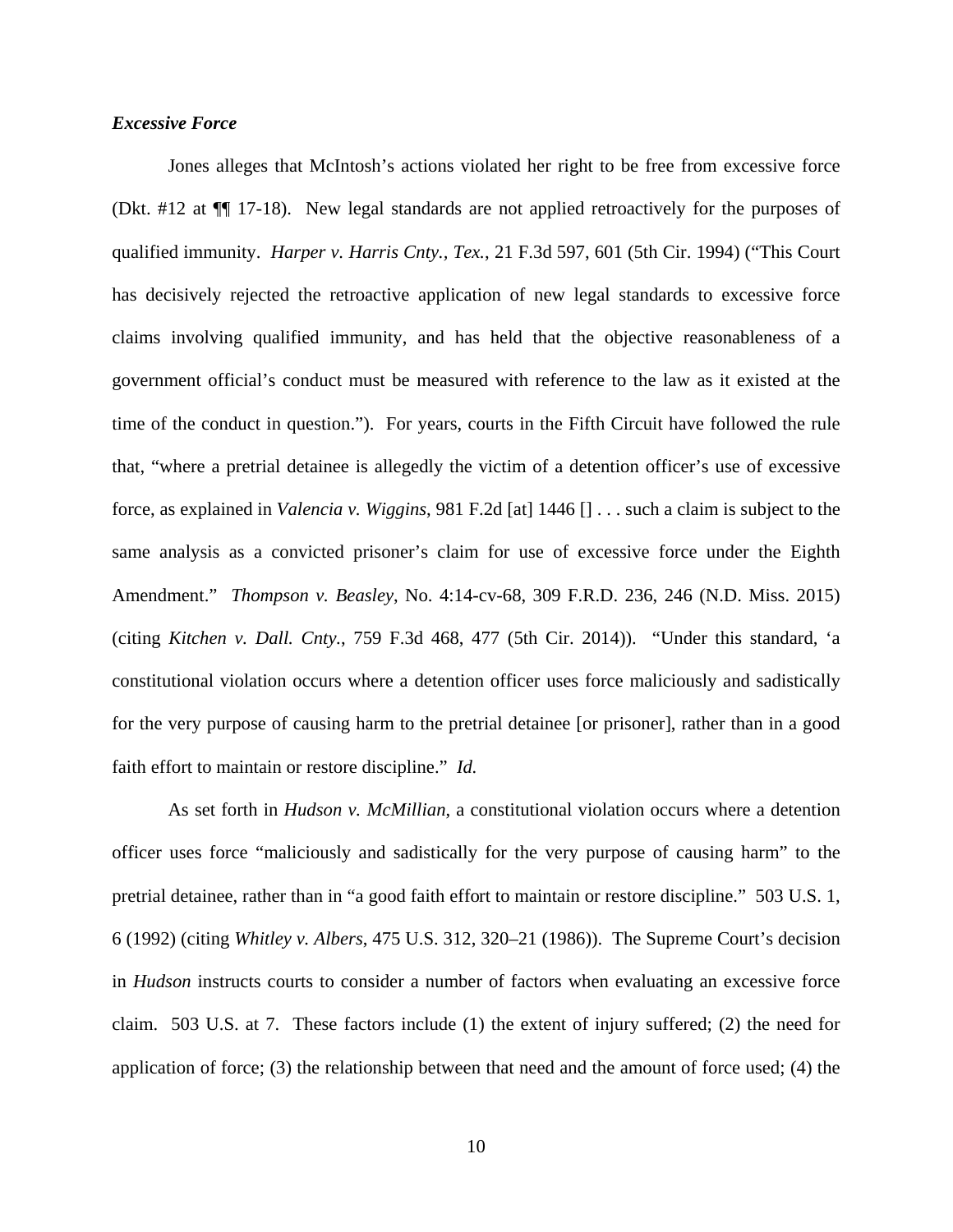threat reasonably perceived by the responsible officials; and (5) any efforts made to temper the severity of a forceful response. *Id.* (citing *Whitley*, 475 U.S. at 321). The Court must determine if the submitted evidence creates a genuine dispute as to material facts regarding the *Hudson*  factors in the present case. *Kitchen*, 759 F.3d at 477.

 McIntosh asserts that Jones cannot meet the burden "of proving an unconstitutional force/punishment claim under the [Fourteenth Amendment]" (Dkt. #4 at ¶ 37). McIntosh argues that he acted to maintain and restore discipline, and that he used a normal straight arm bar procedure (Dkt. #4 at ¶ 37). McIntosh further asserts that "[h]e applied the procedure in the normal way and with a normal amount of force. Nothing in [McIntosh's] movement was excessive or unrelated to the need to maintain order in the holding facility." (Dkt. #4 at  $\P$  37).<sup>3</sup>

McIntosh maintains that the force is undisputed and consists of: "[McIntosh] taking Plaintiff's left wrist in his left hand; pulling Plaintiff's left arm down and to his hip; and, turning himself and Plaintiff into the cell. Plaintiff avoided Officer Johnson, stumbled, and fell hard." (Dkt. #4 at ¶ 41). McIntosh contends that his "use of force in taking [Jones] to the ground was reasonable under the circumstances." (Dkt. #4 at  $\P$  41).<sup>4</sup>

However, Jones' account of the force used differs significantly.<sup>5</sup> Jones' expert, Coslin, asserts that McIntosh performed the straight arm bar maneuver incorrectly when he took two

 $\overline{\phantom{0}}$ 

 $3$  McIntosh contends that it was reasonable for him to have used the straight arm bar takedown, a common technique taught to police officers in their academies, because Jones kicked him and was being non-compliant, and he believed that putting Jones on the ground minimized the possibility of more violence (Dkt. #37 at ¶¶ 24-28). McIntosh alleges that Jones was injured because she was "still being uncooperative [and] attempted to spin away from [him]." (Dkt. #37 at ¶ 29). According to McIntosh, through no fault of his own, what began as a controlled technique became an uncontrolled fall because of Jones' spinning." (Dkt. #37 at ¶ 29).

<sup>&</sup>lt;sup>4</sup> McIntosh also states that it was reasonable for him to have entered Jones' cell (Dkt. #37 at  $\P$  18). The Court assumes that McIntosh addresses this in response to Jones' expert, Mr. Coslin, stating that he would not have gone into Jones' cell after she had begun destroying the *Bible* (Dkt. #37 at ¶ 19). The Court finds it unnecessary to address this argument because the action of entering the cell did not cause the harm at issue.

<sup>&</sup>lt;sup>5</sup> McIntosh asserts that "[Jones] is in no position to controvert the Wylie officers' statements and testimony regarding the incident that gave rise to the lawsuit[.]" (Dkt. #37 at ¶ 8). McIntosh states this based on the fact that Jones admits to not remembering many of the events of the evening (Dkt. #37 at ¶ 8). However, this is not a "he said she said" situation because of the video of the incident. Therefore, the fact that Jones does not remember the events in question is not case dispositive.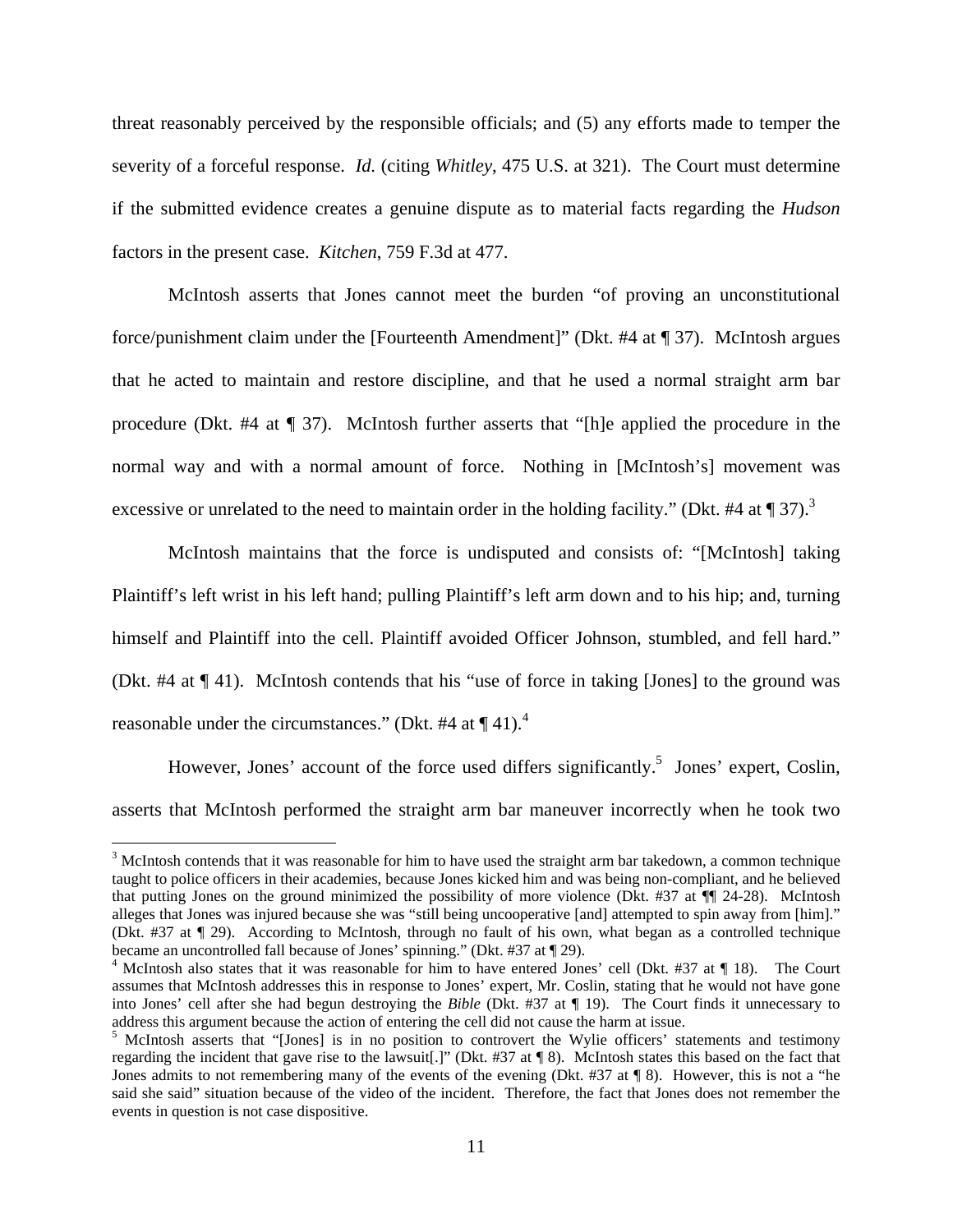steps backward after being kicked (Dkt. #22-2 at ¶ 39). Likewise, Coslin "surmises that Sgt. McIntosh puts his right hand on top of the Plaintiff's head and drives her into the floor." (Dkt. #37 at ¶ 35 (citing Dkt. #22-2 at ¶ 34)). McIntosh admits that "the video is so grainy that, after watching it many times he can only say that 'with the color of her hair and my arm, it's just a huge blur.'" (Dkt. #37 at ¶ 35). McIntosh argues that while Coslin claims to see his hand, "[n]othing in that fraction of a second is 'clearly' visible." (Dkt. #37).

McIntosh asserts that Coslin's testimony concerning whether or not he was able to see McIntosh's hand actually force Jones' head down should be disregarded because Coslin's expertise is in police procedure and conduct, not video interpretation (Dkt. #37 at ¶ 36). The Court agrees that Coslin's expertise is not in video interpretation. However, the video itself creates a question of fact as to whether or not McIntosh pushed Jones' head down to the floor.<sup>6</sup> This is supported by McIntosh's own testimony that when he watches the video, he cannot see where his hand was in relation to Jones' head. Therefore, the Court finds that there is a question of fact as to whether or not McIntosh pushed Jones' head down.

McIntosh argues that "[t]his is not the first incident of intoxicated persons injuring themselves by resisting officers attempting a straight arm bar takedown." (Dkt. #37 at p. 9 (citing *Cardinal v. Allain*, No. CV-05-107-JJB, 2007 WL 3256447, at \*4 (M.D. La. Nov. 5, 2007))). McIntosh explains that, in *Cardinal*, the district court found that "'[the straight arm bar] tactic was not excessive force because [the plaintiff] was jerking way from [the officer] to prevent [the officer] from handcuffing him' and that it was '[the plaintiff's] conduct and intoxicated state

 $\overline{a}$ 

<sup>&</sup>lt;sup>6</sup> McIntosh asserts that "a grainy video does not create a genuine issue of material fact. The video is good evidence for other contentions, but not whether Sgt. McIntosh's hand was on the Plaintiff's head driving her into the floor. In fact, the video is not credible evidence as whether Sgt. McIntosh's hand ever touched the Plaintiff's head." (Dkt. #37 at ¶ 37). McIntosh goes on to state that "[w]hat the Court has regarding that issue, is the testimony of three police officers all of whom testify that Sgt. McIntosh's right hand never touched the Plaintiff during her fall." (Dkt. #37 at ¶ 37). The Court finds this argument unpersuasive. The video, although imperfect, is material as to whether or not McIntosh pushed Jones' head towards the ground.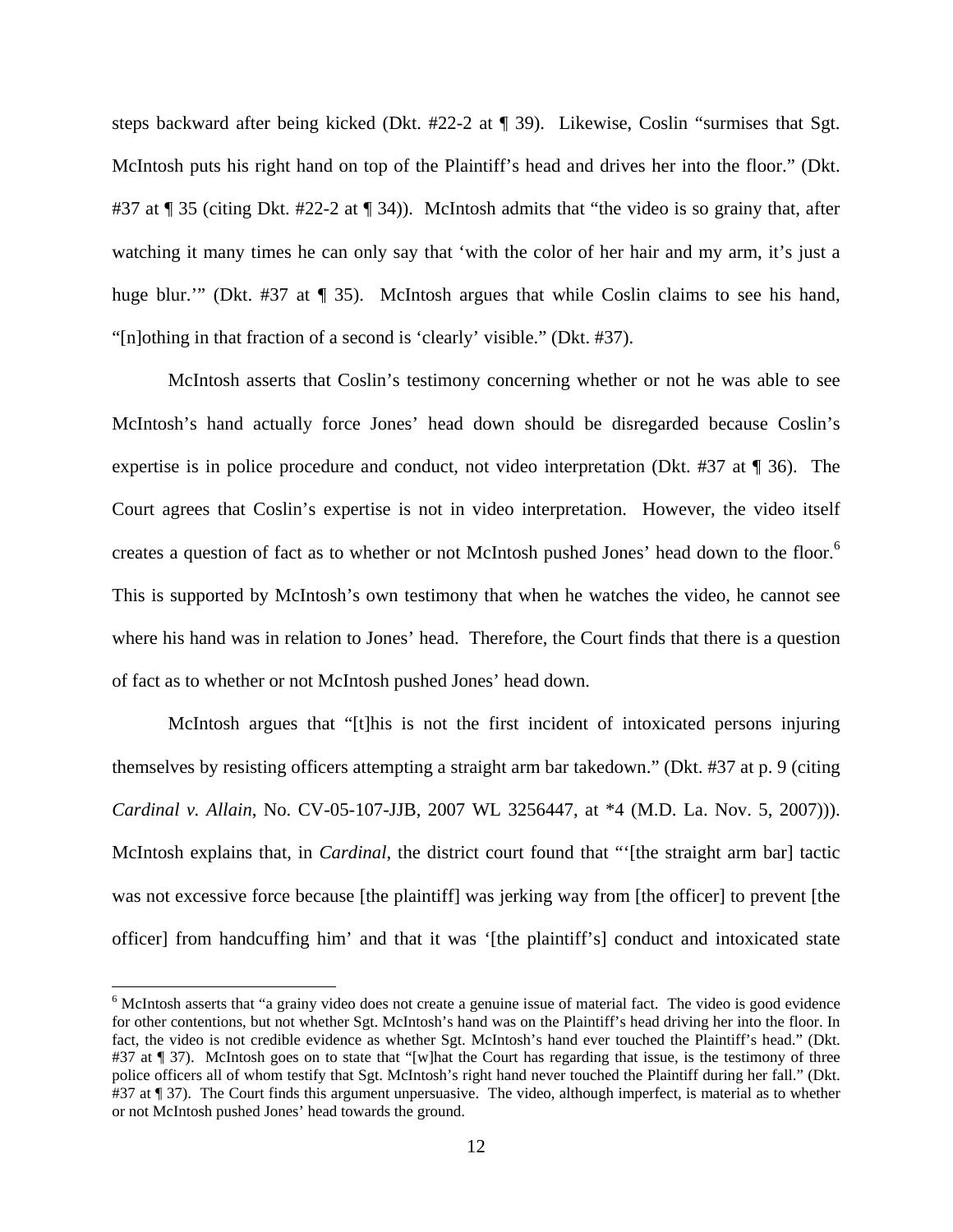which created the situation at issue.'" (Dkt. #37 at pp. 9-10 (citing *Cardinal*, 2007 WL 3256447, at \*4)). McIntosh is essentially arguing that Jones' intoxication and noncompliance were the source of her injury, and that McIntosh's force did not cause the harm at issue. However, the Court finds that the current situation is substantially different from *Cardinal*.

Here, there is a factual dispute about whether or not Jones' injuries were sustained as a result of the officer doing more than just the straight arm bar technique. Jones has presented summary judgment evidence from an expert that the straight arm bar technique was done in an unsuitable environment, and she has presented evidence that supports a finding that the officer not only did the technique, but then pushed her head into the ground as she fell. In *Cardinal*, however, the court noted that "[t]here was no evidence presented that the tactic [the officer] used was out of the ordinary, or unnecessary given the circumstances." 2007 WL 3256447, at  $*4$ . Therefore, the Court finds that the case at hand is distinguishable from *Cardinal* because Jones has presented evidence that the tactic used was out of the ordinary, and unsuitable in the environment in which it was performed.

The analysis of whether or not McIntosh violated Jones' Fourteenth Amendment right to due process must be done with consideration that there is a factual dispute regarding the force that is at issue. While McIntosh asserts that the force used was a straight arm takedown gone awry due to Jones' actions, Jones' asserts that this was a takedown followed by an officer forcing a falling detainee's head into the floor. The nature of the factual dispute affects the Court's analysis of each of the *Hudson* factors. After a careful review of the record and the arguments presented, the Court is not convinced that McIntosh has met his burden demonstrating that there is no material issue of fact entitling him to judgment as a matter of law on the issue of whether or not he violated Jones' Fourteenth Amendment due process right to be free from excessive force.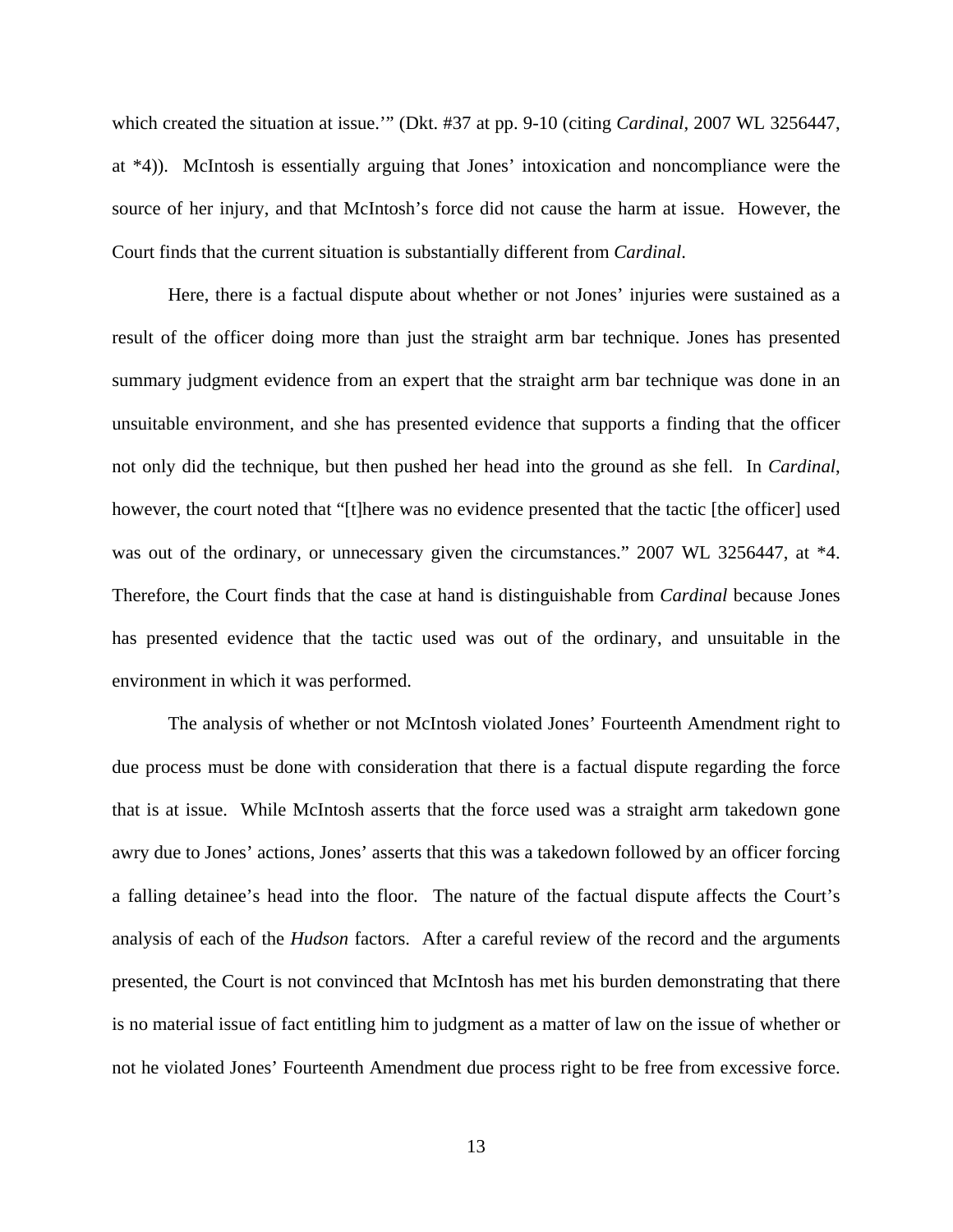The issue should proceed to trial.

### *Qualified Immunity*

 McIntosh argues that he is entitled to qualified immunity. "Although nominally an affirmative defense, the plaintiff has the burden to negate the defense once properly raised." *Poole v. City of Shreveport*, 691 F.3d 624, 627 (5th Cir. 2012) (citing *Brumfield v. Hollins*, 551 F.3d 322, 326 (5th Cir. 2008)). This standard, even on summary judgment, "gives ample room for mistaken judgments by protecting all but the plainly incompetent or those who knowingly violate the law." *Id.* (citations omitted). "The doctrine of qualified immunity shields government officials from liability when they are acting within their discretionary authority, so long as their conduct does not violate clearly established statutory or constitutional law of which a reasonable person would have known." *Wallace v. Cty. of Comal*, 400 F.3d 284, 289 (5th Cir. 2005) (citing *Harlow v. Fitzgerald*, 457 U.S. 800, 818 (1982)).

The Supreme Court has established a two-part test to be applied in determining whether the presumption of qualified immunity is to be overcome. "First, a court must decide whether a plaintiff's allegation, if true, establishes a violation of a clearly established right." *Hernandez ex rel. Hernandez v. Texas Dep't of Protective and Regulatory Servs.*, 380 F.3d 872, 879 (5th Cir. 2004). "Second, if the plaintiff has alleged a violation, the court must decide whether the conduct was objectively reasonable in light of clearly established law at the time of the incident." *Id.* "Even if the government official's conduct violates a clearly established right, the official is nonetheless entitled to qualified immunity if his conduct was objectively reasonable." *Id*. Analysis of these issues does not need to proceed in a specific sequence. *Pearson v. Callahan*, 555 U.S. 223 (2009). "As the qualified immunity defense has evolved, it provides ample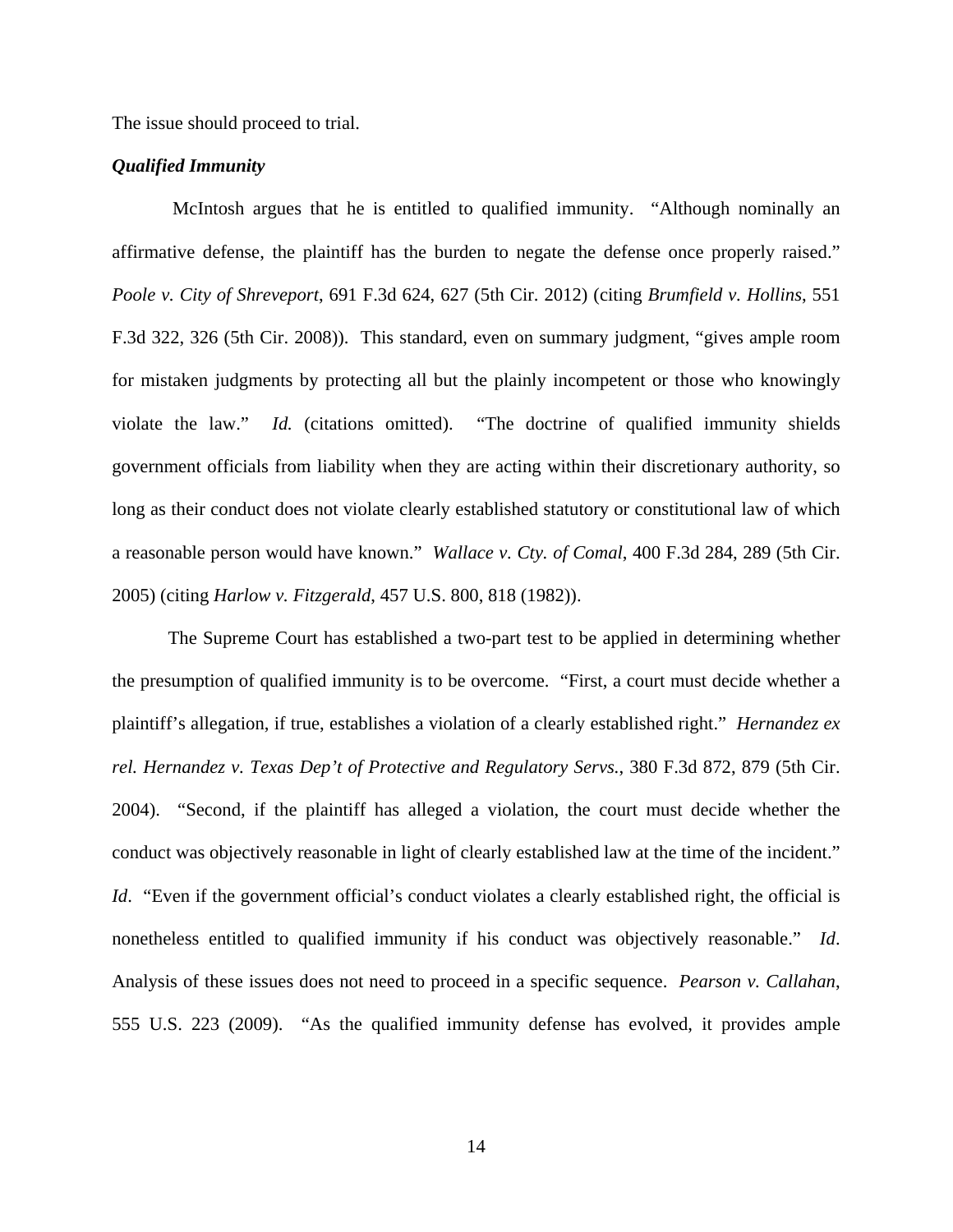protection to all but the plainly incompetent or those who knowingly violate the law." *Malley v. Briggs*, 475 U.S. 335, 341 (1986).

 As discussed above, the Court concludes that Jones has presented sufficient evidence to establish that a question of fact exists as to whether McIntosh violated Jones' Fourteenth Amendment due process right to be free of excessive force. Additionally, the Court finds that within the Fifth Circuit, there was clearly established law at the time of the incident that detention facility employees could be liable for excessive force against pretrial detainees. *See Bishop*, 2015 WL 8273986, \*4-5 (explaining that the *Kitche*n court held that the theory of bystander liability was applicable to claims of excessive force brought by pretrial detainees, and that if bystander liability for excessive force was established, direct liability must also have been established).

 The Court now turns to whether or not McIntosh's conduct was objectively reasonable. The relevant question is whether "it would be clear to a reasonable officer that his conduct was unlawful in the situation he confronted." *Saucier v. Katz*, 533 U.S. 194, 202. Jones has submitted expert testimony that McIntosh's conduct was clearly unreasonable in light of the situation (Dkt. #40 at pp. 5-9). Jones has submitted summary judgment evidence that is sufficient to create a question of fact regarding whether other officers would find it clear that McIntosh's actions were unlawful. Considering the facts in the light most favorable to Jones, it may not be reasonable for an officer to perform the technique McIntosh used in the situation at issue. Simply put, Jones has demonstrated that a question of fact exists as to whether it would be clear to a reasonable officer that McIntosh's actions were unlawful.<sup>7</sup>

į.

 $<sup>7</sup>$  Also in support of his Motion, McIntosh asserts that this case is distinguishable from other cases in which courts</sup> denied summary judgment based on qualified immunity because an officer's use of force was "clearly excessive and clearly unreasonable under the circumstances." (Dkt. #37 at ¶ 40). McIntosh begins by asking "the Court to note the differences between the facts leading to the *Geils* decision and the case at bar." (Dkt. #37 at ¶ 41).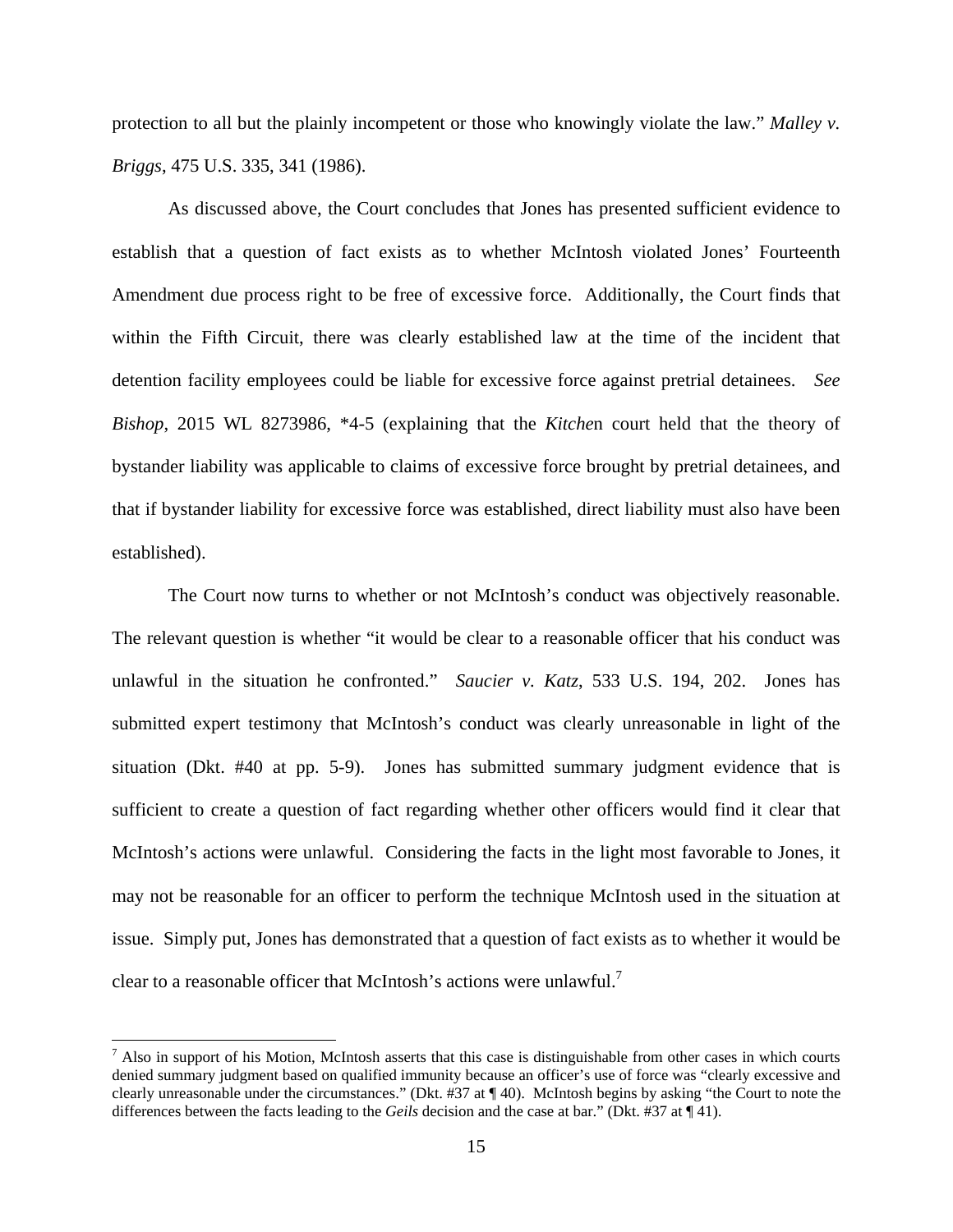### *Seizure*

 $\overline{a}$ 

 Jones alleges that "McIntosh, acting under color of law, deprived Plaintiff of certain constitutionally protected rights wherein Defendant . . . [m]ade an unlawful and unreasonable seizure of the Plaintiff's person[.]" (Dkt. #12 at p. 3). McIntosh argues that "Plaintiff cannot . . . sufficiently prove an unreasonable seizure of her person[.]" (Dkt. #4 at  $\P$  45).<sup>8</sup> The Court finds that, for the reasons discussed herein, Jones does not have the ability to bring Fourth Amendment claims, because she was a pretrial detainee and not an arrestee according to Fifth Circuit law. Therefore, Jones' claim of unlawful seizure should be dismissed.

#### **CONCLUSION**

It is therefore **ORDERED** that Defendant Sergeant Billy McIntosh's Motion to Dismiss,

*Geils v. Patin* is a Northern District of Texas case in which a plaintiff claimed that an officer used excessive force when he slammed the plaintiff's head into a lockbox during the book-in process. 941 F. Supp. 2d 722, 725. In *Geils*, the officer claimed that he used a reasonable amount of force in pulling the non-compliant plaintiff to a standing position, but the plaintiff's intoxication caused him to propel forward and sustain injury. *Id.* However, after reviewing the surveillance video, the court found that while the plaintiff was verbally uncooperative and disrespectful, he was not physically resisting or threatening toward any officers at any time leading up to the incident. *Id.* at 728. Additionally, the court found that the officer's secure hold on the plaintiff, and his control over the plaintiff's movements through the point of impact, established that it was the officer's use of force and not the plaintiff's drunkenness that caused the injury at issue. *Id.* McIntosh also asserts that there are differences between the current case and *Bishop v. City of Denton, Texas*. No. 4:14-CV-608, 2015 WL 8273986, at \*1 (E.D. Tex. Dec. 8, 2015), appeal dismissed (Mar. 24, 2016).

McIntosh argues that the current case is distinguishable from *Geils* and *Bishop* for several reasons. First, McIntosh notes that "[t]he *Geils* court noted that '[a]bsent from the video is any indication that Geils . . . is physically resisting or physically threatening toward Officer Patin or the other officers at any time leading up to the incident." (Dkt. #37 at ¶ 40). Likewise, in *Bishop*, the Court also noted that Bishop, while noncompliant, was not actively resisting the officers. While the Court agrees with McIntosh that there is evidence in the current case that Jones was resisting an officer, this does not make the force used by McIntosh reasonable. This is especially true in light of Coslin's testimony that, except for her feet, Jones was restrained against the wall. Additionally, the fact that there were several officers very close to Jones at the time of the incident also makes it appear that there is a question of fact as to whether the force used against her was reasonable, even given the fact that she was resisting.

McIntosh also asserts that in both *Geils* and *Bishop*, the Courts determined that the officer had control of the plaintiffs at the time of the incident. McIntosh asserts that because it is unclear whether or not he had control over Jones, summary judgment should be granted against her claims. However, the Court finds that the amount of control that McIntosh had over Jones is a question of fact appropriate for a jury's consideration.

<sup>&</sup>lt;sup>8</sup> Jones does not mention the word "seize" or "seizure" in her response to McIntosh's motion (Dkt. #22). Likewise, Jones only mentions the word in her response to McIntosh's supplement to state that "Defendant has correctly noted that Plaintiff brings federal claims against Sergeant McIntosh based on alleged use of excessive force and unreasonable seizure of her person. Plaintiff further acknowledges that she bears the pleading and evidentiary burdens to overcome Defendant's qualified-immunity defense." (Dkt. #40 at p. 2). Jones asserts no facts or argument in support of her claim that she was unreasonably and unlawfully seized, separate and apart from her complaint of excessive force against McIntosh.